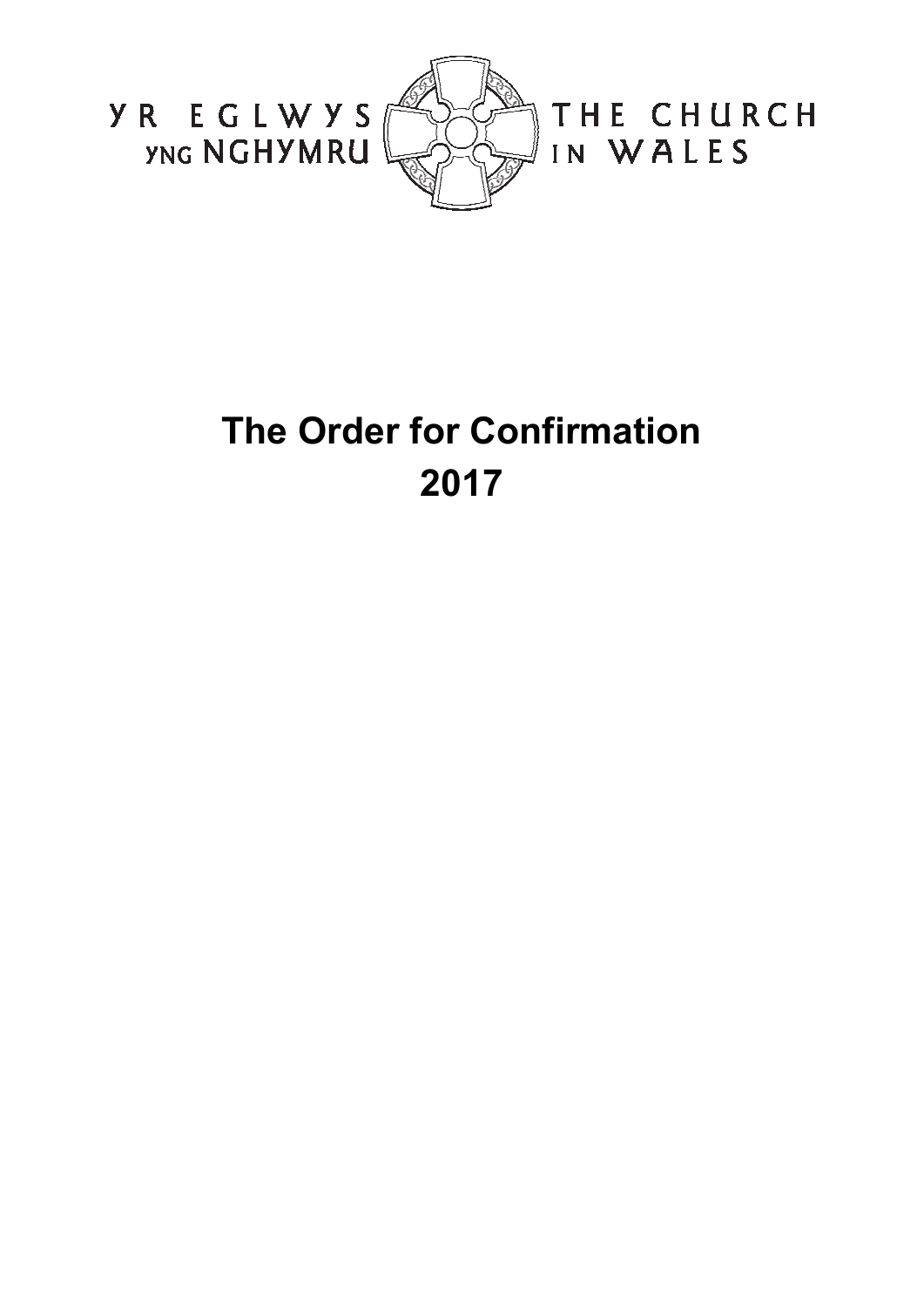## **The Order for Confirmation**

## *General Notes*

- 1 For those who are baptized, confirmation provides the opportunity to respond publicly to the call that baptism has made on their lives and is the acknowledgement that, as Christians, they are part of a wider fellowship with the bishop in the one, holy, catholic and apostolic Church. Confirmation is a sign that the Church wishes to pray for its members, to affirm them and accompany them on their journey of faith, in which the strengthening of the Holy Spirit is sought for them.
- 2 Christian Initiation should normally be administered in the course of public worship on a Sunday.
- 3 The minister of Baptism with Confirmation is always a bishop. The minister at the Public Baptism of Infants may be a bishop or a priest. In the absence of either, it is lawful for a deacon to baptize. (See also Note 10 below on emergency baptism.)
- 4 The term 'godparents' is used to denote those asked to present children for baptism and to continue to support them. The term 'sponsor' is used to denote those who agree to support candidates (of any age) for baptism and/or confirmation. It is not necessary for a candidate to have the same person as godparent and sponsor. Godparents and sponsors must be baptized Christians, and it is desirable that they should be regular communicants of the Church in Wales or of a Church in communion with it.
- 5 The proper Collect and Readings should be used on the Sundays and Holy Days listed in groups I and II in the New Calendar (2003). On other occasions, the Collect and Readings listed in the Orders for Baptism with Confirmation and the Public Baptism of Infants may be used.
- 6 The threefold administration of the baptismal water (by dipping or pouring) is an ancient practice of the Church and is commended as testifying to the Trinitarian faith in which candidates are baptized. A single administration is, however, lawful and valid. The use of a substantial amount of water is desirable; water must at least flow on the skin of the candidate.
- 7 If it is not certain whether a person has been baptized with water in the Name of the Father, and of the Son, and of the Holy Spirit, the form of words at the baptism shall be: '*N*, if you have not already been baptized, I baptize you in the Name of the Father, and of the Son, and of the Holy Spirit. **Amen**.'
- 8 The holy oils are blessed each year by the bishop during Passiontide. Their use in these Orders is optional.
- 9 The use of hymns, psalms and other suitable songs is suggested, as appropriate to local circumstances, at any or all the following points: during the entry of the ministers, between the readings, after the Signing with the Cross (unless the officiating bishop or priest, the candidates and their sponsors/godparents are already at the font) and during the lighting and distribution of baptismal candles, particularly when a large number of candidates has been baptized or baptized and confirmed.
- 10 In an emergency, a layperson may be the minister of baptism. Further details are given in Appendix I to the Order for Baptism and Confirmation and Appendix I to the Order for the Public Baptism of Infants.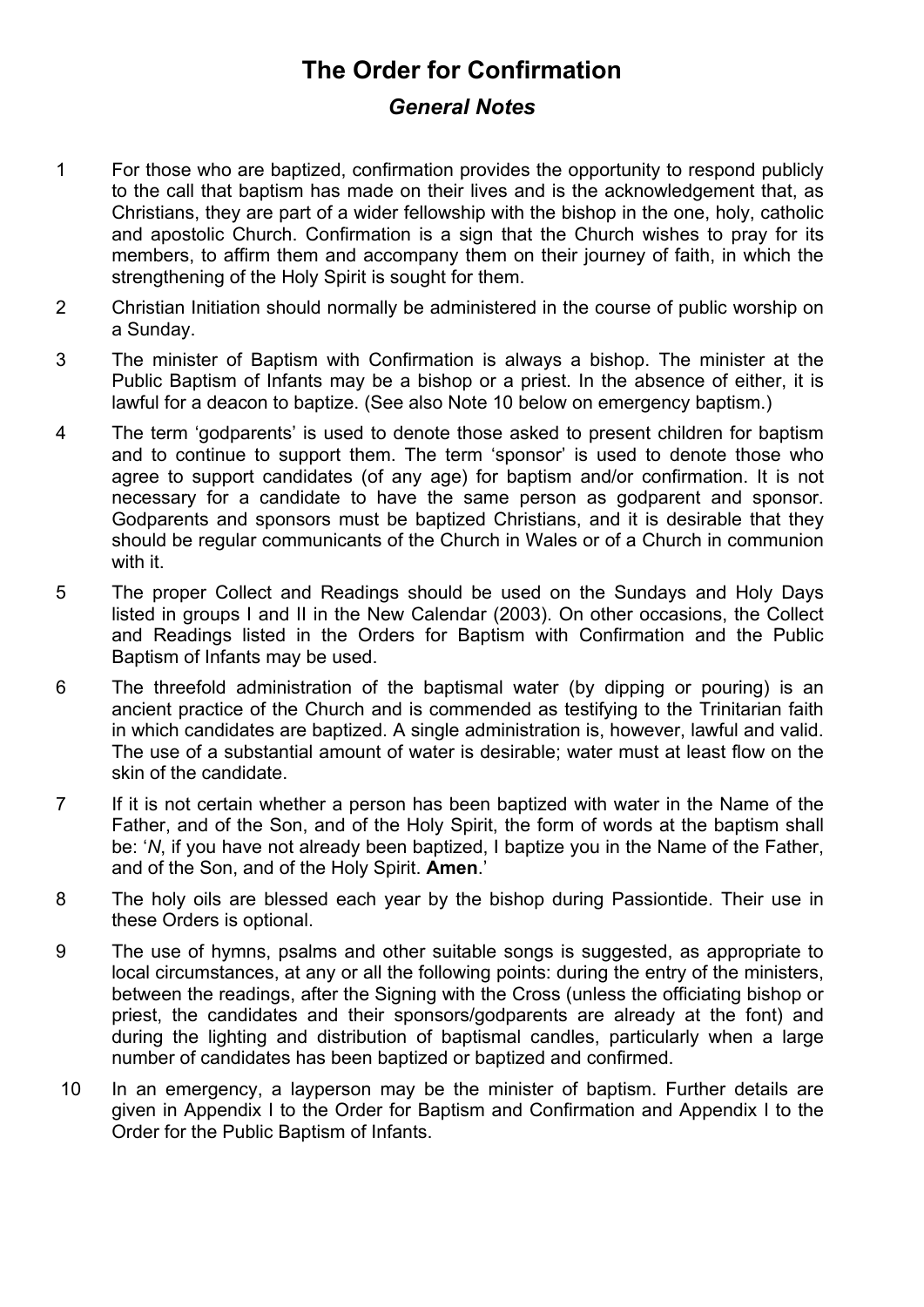## **An Order for Baptism with Confirmation**

## *Notes*

*These Notes should be read in conjunction with the General Notes on page 1.* 

- 1 Baptism with Confirmation normally takes place in the context of the Holy Eucharist. Provision is made in Section 6 for occasions when the Eucharist is not celebrated.
- 2 When previously baptized adults are to be confirmed, section 3(3) is omitted.
- 3 Where there are candidates for Baptism, sections 3(2), 3(4), 3(5) and 3(6)\* from the Order for Baptism are inserted at section 3(3) of this order.
- 4 If the baptism of children is to be administered without confirmation, the Order for the Public Baptism of Infants should be used.

This Order makes provision for children who are not old enough to answer for themselves to be baptized at the same time as their parents or other adult family members.

In these circumstances, the five questions to the parents and godparents from Section 1 of the Order for the Public Baptism of Infants should be inserted into Section 1 of this Order between the bishop's question to those being confirmed and the bishop's question to the congregation.

All responses are made on behalf of the children by their parents and godparents, and it is fitting that the children should be baptized immediately after the adult members of their families.

5. The detailed ordering of the service should be a matter for consultation between the bishop and the parish priest.

Where Baptism is administered, in Section 3(2) of the order for Baptism, the bishop may invite candidates' sponsors (and, in the case of small children, their parents and godparents) to take part in the Signing with the Cross.

In Section 3(2), the candidates may profess the Trinitarian faith by reciting the Apostles' Creed. In this case, the bishop's three questions are omitted. After the candidates have said the Creed, the bishop should continue with the words *This is the faith of the Church* to which the congregation replies in the manner indicated.

`The bishop may delegate the act of baptism to another lawful minister.

6. If the holy oils are used, the candidates for baptism may be anointed with the pure olive oil known as the oil of catechumens either at the end of Section 3(1) or at the signing with the cross in Section 3(2), and chrism may be used either as indicated at the end of Section 3(5) or in Section 3(7) in conjunction with the prayer beginning *Confirm, O Lord, your servant…* Candidates who are being both baptized and confirmed should not be anointed with chrism at the end of Section 3(5).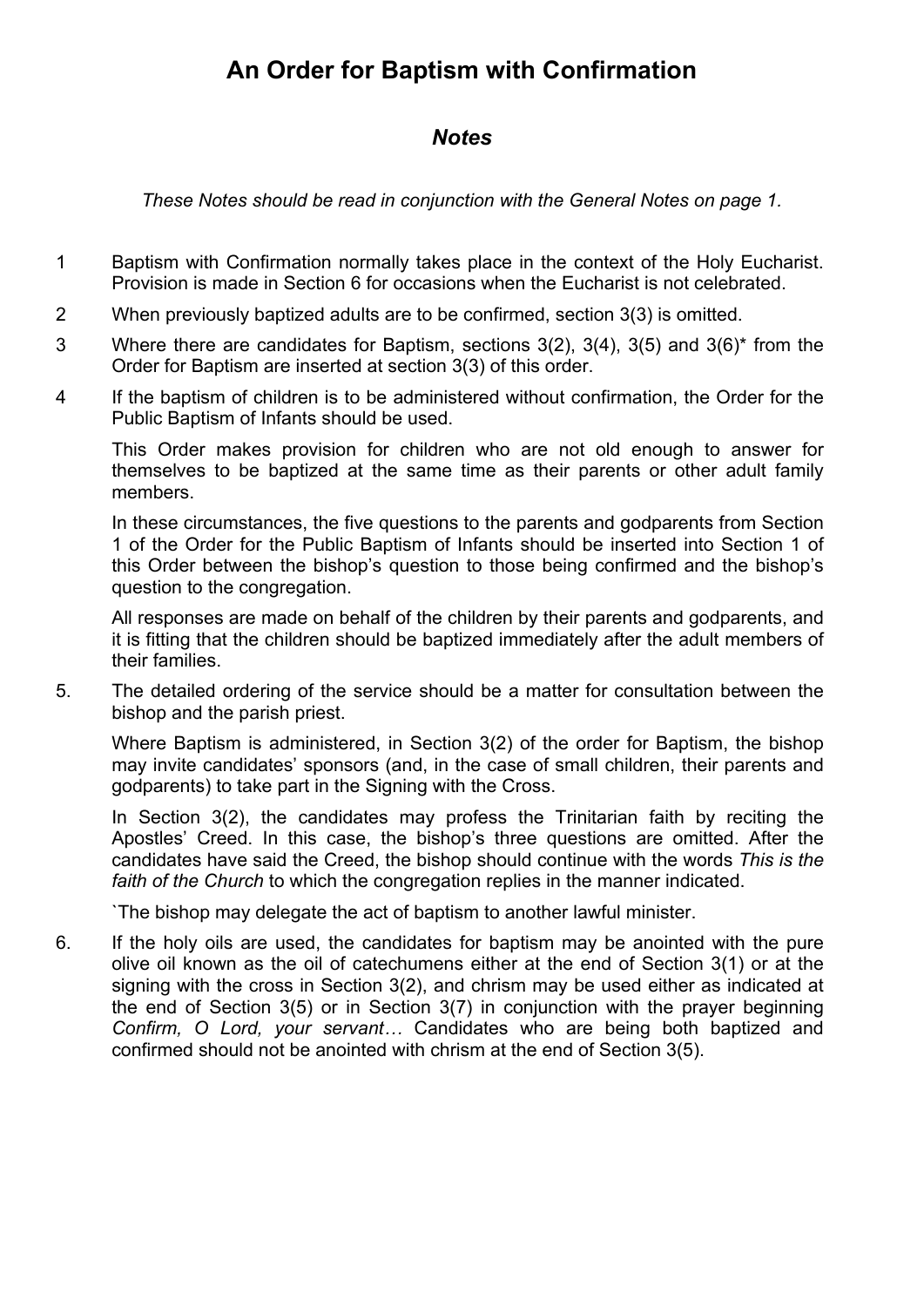#### *1. THE GATHERING.*

In the Name of the Father, and of the Son, and of the Holy Spirit. **Amen.**

Grace and peace be with you **and keep you in the love of Christ.** 

*Or, in Eastertide,* 

Alleluia! Christ is risen. **He is risen indeed. Alleluia!** 

*The bishop may introduce the service with the following.* 

We have come to celebrate the good news of God in Christ, and the response of faith to be made by those who come to be (baptized and) confirmed. We reaffirm our welcome to all those who seek to be disciples of Christ, and celebrate our membership together in the Body of Christ. For those who are to be (baptized and) confirmed we seek God's grace and blessing and the renewed ministry of the Holy Spirit in their lives.

*The candidates stand with their sponsors in front of the bishop. The person appointed may first name the candidates.* 

[Reverend Father in God] [Reverend Mother in God] [Bishop N.]\* I present to you *these persons* that *they* may be confirmed.

*(\*to be used as appropriate)* 

*The bishop*  Do you assure me that *they* have all been properly instructed in the Christian faith?

*Sponsor*  **I do assure you**.

*The bishop asks the candidates:* 

*N (and N)*, is it your wish to be confirmed? **It is.** 

*The bishop asks the congregation:* 

Will you welcome these candidates for confirmation and do your best to uphold them in their life in Christ?

**With the help of God, we will.**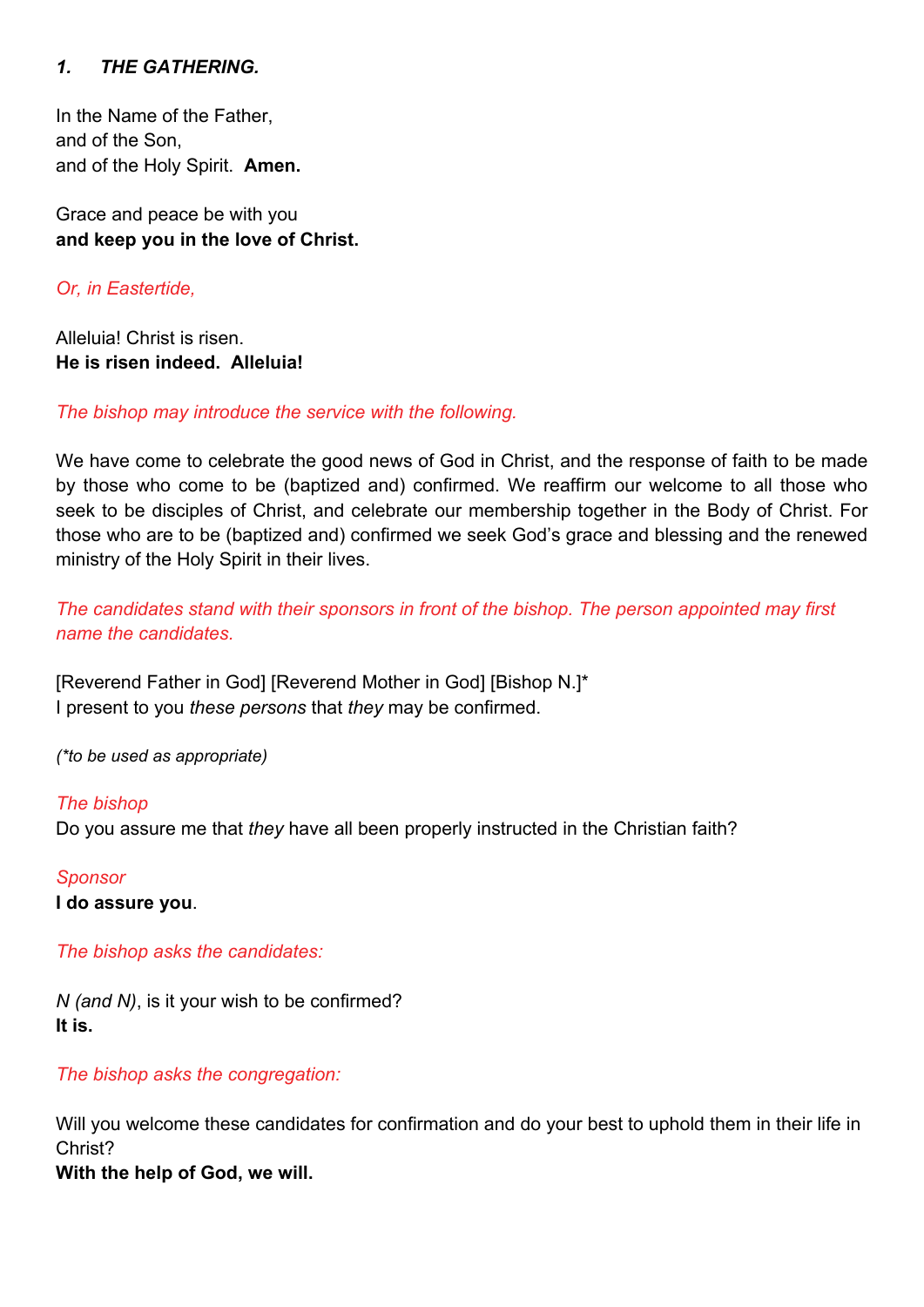#### *The bishop addresses the candidates in these or similar words:*

Dear *friends/brothers and sisters in Christ*, you have declared your wish to respond to God's call by (being baptized or by) confirming your Baptismal promises. Through Baptism, God claims his people as his own, and makes them part of the Church, the Body of Christ. Through the laying on of hands and prayer you will be strengthened by the Holy Spirit, who confirms, strengthens and guides you in your Christian discipleship. On behalf of the Church, I, as bishop, welcome you into deeper fellowship with the whole body of Christ. By the grace of God, you will be enabled to continue on your journey of faith, committed to the mission of God's pilgrim Church as active disciples.

## *The following Collect may be used:*

Heavenly Father, by the power of your Holy Spirit you give to your faithful people new life in the water of baptism: guide and strengthen us by the same Spirit, that we who are born again may serve you in faith and love and grow into the full stature of your Son Jesus Christ, who is alive and reigns with you and the Holy Spirit, one God, now and for ever. **Amen**.

## *2. THE PROCLAMATION OF THE WORD.*

*Except on the occasions specified in General Note 4, appropriate readings may be selected from those listed below.* 

## *AN OLD TESTAMENT READING:*

| <b>Genesis 7. 17-23</b> | The Flood.                         |
|-------------------------|------------------------------------|
| Exodus 14. 19-31        | The crossing of the Red Sea.       |
| Exodus 20. 1-17         | The Ten Commandments.              |
| Deuteronomy 30. 15-20   | The choice of two ways.            |
| 2 Kings 5. 1-15a        | The healing of Naaman.             |
| <b>Isaiah 44. 1-5</b>   | The promise to the servant of God. |
| <b>Isaiah 55. 1-11</b>  | An invitation to the thirsty.      |
| Jeremiah 31. 31-34      | The new covenant.                  |
| Ezekiel 36. 25-28       | New heart, new spirit.             |
| Ezekiel 37. 1-10        | The valley of dry bones.           |

*Reader:* This is the word of the Lord *OR* Hear what the Spirit is saying to the Church **Thanks be to God.**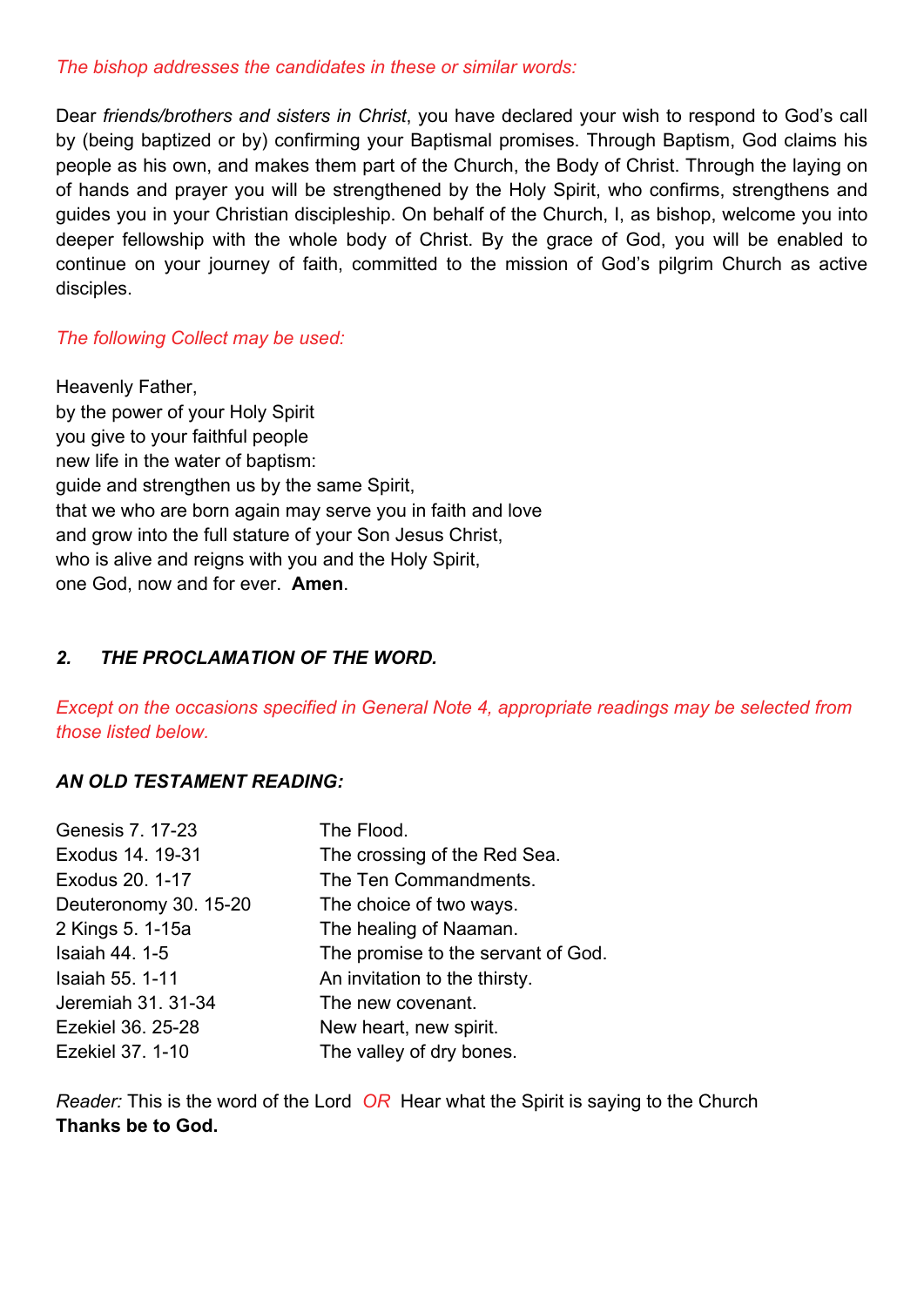#### *A NEW TESTAMENT READING:*

| Acts 8. 14-17             | Baptism and the gift of the Spirit. |
|---------------------------|-------------------------------------|
| Acts 16. 25-34            | The jailer at Philippi.             |
| Romans 6. 3-11            | Dying and rising in Christ.         |
| Romans 8. 11-17           | The spirit of sonship.              |
| 1 Corinthians 12, 4-13    | Many gifts, one Spirit.             |
| 1 Corinthians 12, 12-13   | One body in Christ.                 |
| Galatians 4. 3-7          | Abba, Father.                       |
| <b>Galatians 5. 16-25</b> | Flesh and Spirit.                   |
| 1 Peter 2.4-10            | The people of God.                  |

*Reader:* This is the word of the Lord *OR* Hear what the Spirit is saying to the Church **Thanks be to God.** 

## *THE GOSPEL*

Listen to the gospel of Christ according to Saint … **Glory to you, O Lord.** 

| Matthew 5. 1-12   | The Beatitudes.          |
|-------------------|--------------------------|
| Matthew 16, 24-27 | The disciples of Christ. |
| Matthew 25, 31-46 | The marks of mission.    |
| Matthew 28. 16-20 | The final commission.    |
| Mark 1.1-11       | The baptism of Jesus.    |
| Mark 1. 14-20     | The first disciples.     |
| Luke 24, 45-end   | Witnesses.               |
| John 3. 1-8       | Nicodemus.               |
| John 15. 1-11     | The true vine.           |
|                   |                          |

This is the Gospel of the Lord. **Praise to you, O Christ.** 

*The Sermon*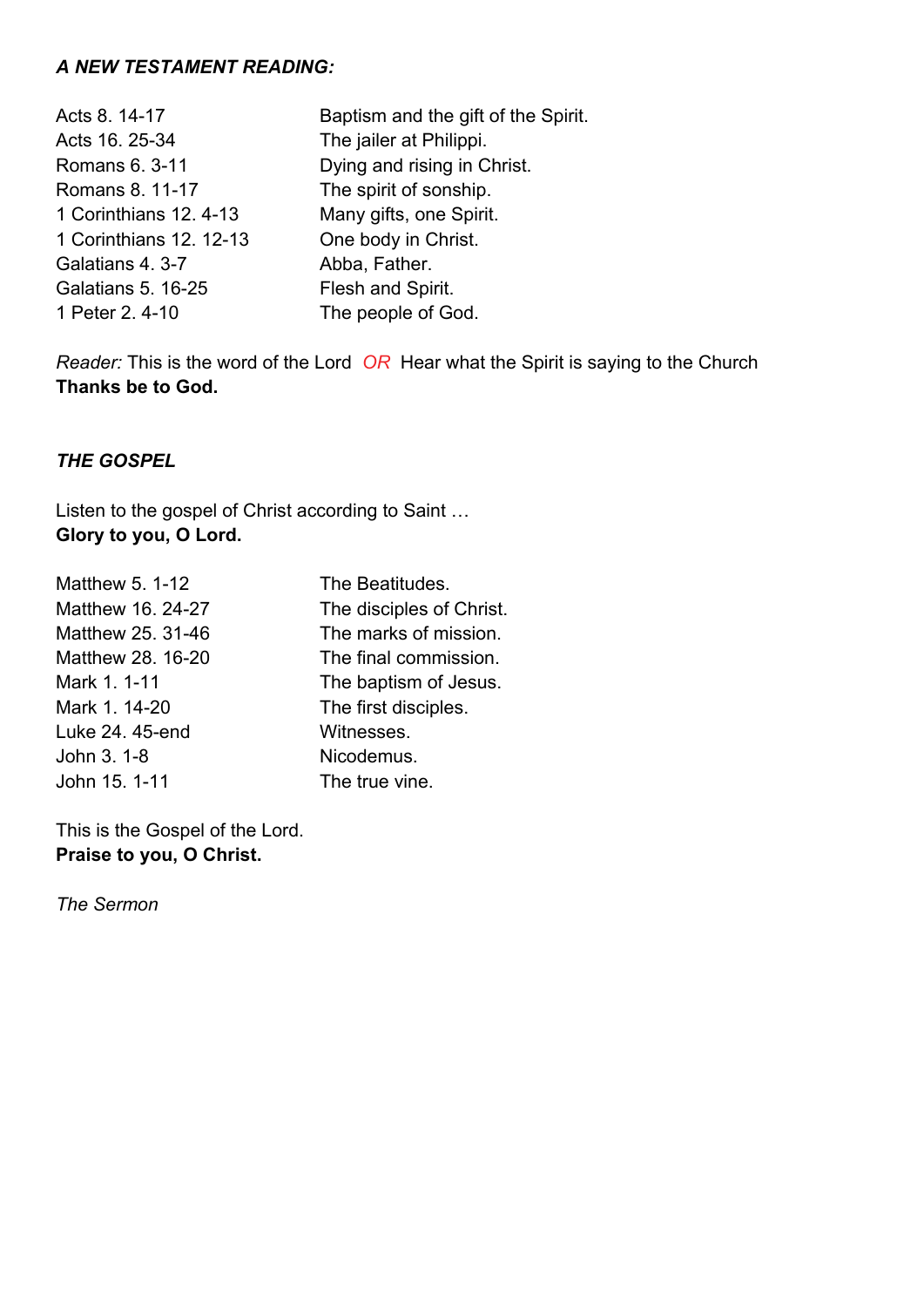#### *3. THE LITURGY OF CONFIRMATION*

#### *(1) The Decision.*

*The bishop addresses the candidates and their sponsors.* 

You have declared your wish to be confirmed. We therefore now invite you to respond to Christ's call.

Do you turn to Christ? **I turn to Christ.** 

Do you repent of your sins? **I repent of my sins.** 

Do you renounce evil? **I renounce evil.** 

#### *(2) The Profession of Faith.*

We invite you now to profess the Christian faith.

Do you believe in God the Father, the Creator of all? **I believe and trust in God the Father.**  Do you believe in his Son Jesus Christ, the Saviour of the world? **I believe and trust in God the Son.** 

Do you believe in the Holy Spirit, the Lord, the Giver of life? **I believe and trust in God the Holy Spirit.** 

*The bishop addresses the congregation:* 

This is the faith of the Church. **This is our faith. We believe and trust in one God, Father, Son and Holy Spirit.** 

*(3) The Baptism* 

*If there are any candidates for baptism, they shall be baptized here.* 

#### *(i)The Signing with the Cross*

#### *The bishop continues:*

By his cross and precious blood, our Lord Jesus Christ has redeemed the world. He has told us that, if any want to become his followers, they must deny themselves, take up their cross and follow him day by day.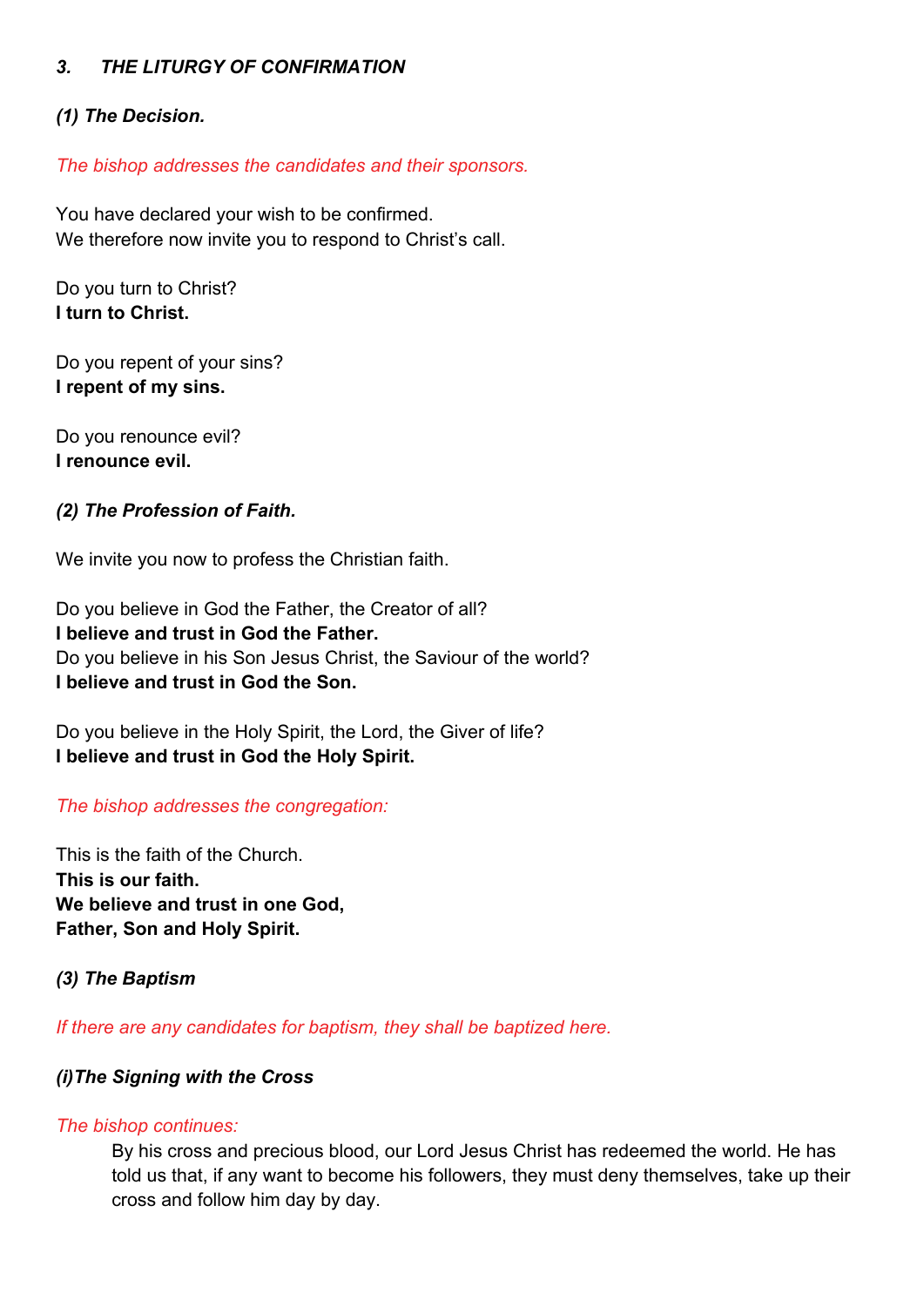*The bishop makes the sign of the cross on the forehead of each one who is to be baptized, saying: N*, I sign you with the sign of the cross and claim you for our Saviour Jesus Christ.

*When all the candidates for baptism have been signed with the cross, the bishop continues:* 

Never be ashamed to confess the faith of Christ crucified. **Fight valiantly against sin, the world and the devil, and remain faithful to Christ to the end of your life. Amen.** 

*(ii) The Blessing of the Baptismal Water.* 

*The bishop blesses the water using one of these forms.* 

## *EITHER*

We give thanks to you, O God: **we bless your holy name.** 

For your gift of water to nourish and sustain all life, **we give you thanks and praise.** 

Through the waters of the sea you led the children of Israel from slavery to freedom: **we give you thanks and praise.** 

At his baptism, your Son Jesus was anointed with the Holy Spirit: **we give you thanks and praise.** 

Through the power of that same Spirit, sanctify this water that your children who are washed in it may be united with Christ in his death and resurrection. Cleanse and deliver them from all sin; bring them to new birth in the family of your Church and make them inheritors of your kingdom: through Jesus Christ our Lord whom, by the power of the Spirit, you raised to live with you for ever and ever. **Amen.** 

*OR*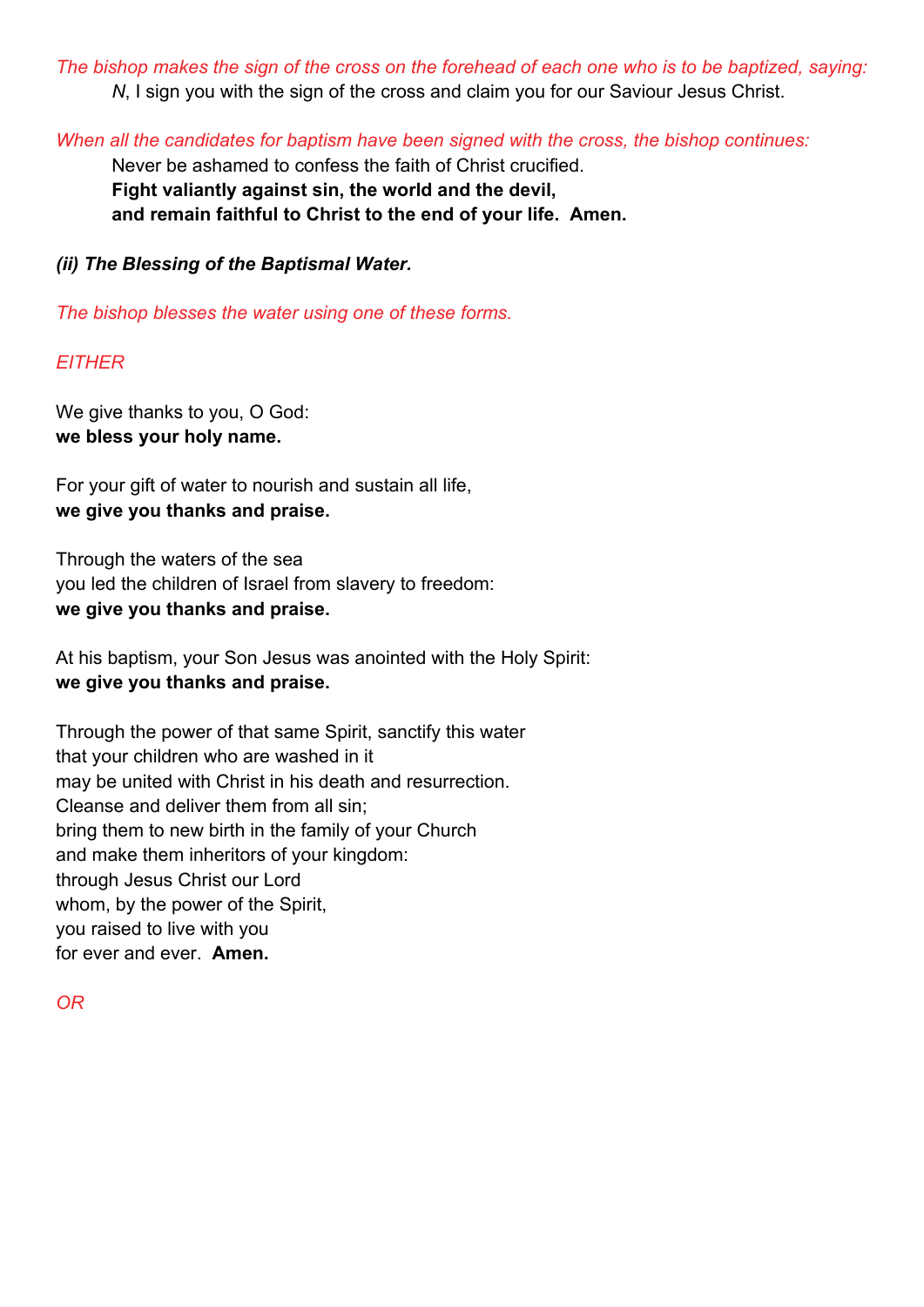Praise God who made heaven and earth: **who keeps his promise for ever.** 

Heavenly Father, we thank you for your love in creation and for the gift of water to sustain, cleanse and refresh all living creatures.

We thank you for the covenant you made with your people of old: you led them through the sea from slavery to freedom.

We thank you that, in the waters of the Jordan, your Son Jesus was baptized by John and anointed with the Holy Spirit. By his death on the cross and his resurrection, he has brought us forgiveness and set us free.

We thank you that in the waters of baptism you cleanse us from sin, renew us by your Spirit and raise us to new life.

Sanctify this water so that your children who are washed in it may be made one with Christ. In fulfilment of your promise, anoint them with your Holy Spirit, bring them to new birth in the family of your Church and give them a share in your kingdom: through Jesus Christ our Lord whom, by the power of the Spirit, you raised to live with you for ever and ever. **Amen.** 

#### *(iii) The Baptism.*

#### *The bishop baptizes each candidate, saying:*

*N*, I baptize you in the Name of the Father, and of the Son, and of the Holy Spirit. **Amen.** 

#### *Any small children who have been baptized but are not to be confirmed on this occasion may be anointed on the crown of the head with chrism by the bishop, who says:*

May God, who has received you by baptism into his Church, pour upon you the riches of his grace. As Christ was anointed priest, prophet and king, may you daily be conformed to his image. **Amen.**

## *The bishop or a member of the congregation may clothe each of the newly baptized in a white garment, saying:*

You have been clothed with Christ and raised to new life in him.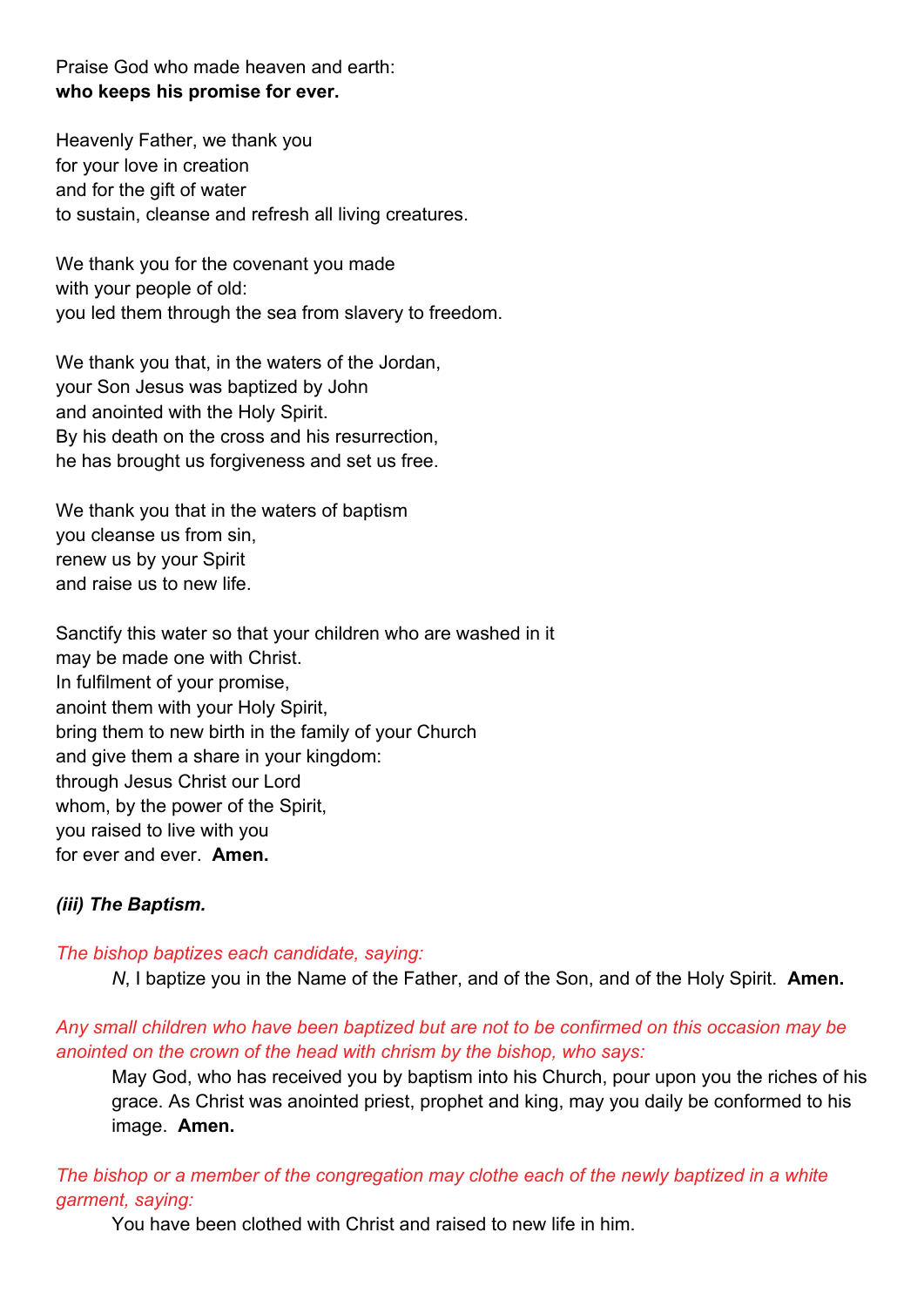## **[***(iv) The Giving of the Light.*

*The bishop or a member of the congregation may give a lighted candle to each of the newly baptized.* 

You have received the light of Christ; walk in this light all the days of your life. **Shine as a light in the world to the glory of God the Father.]** 

## *(4) The Confirmation.*

### *The bishop, standing, extends his / her hands towards the candidates for confirmation and says:*

Almighty and everlasting God, you have given your servants new birth in baptism by water and the Holy Spirit, and have forgiven them all their sins. Pour out your Holy Spirit upon them: the Spirit of wisdom and understanding; the Spirit of counsel and inward strength; the Spirit of knowledge and true godliness; and let them delight in the reverence of the Lord. **Amen.**

#### *The bishop addresses each candidate by name:*

*N*, God has called you by name and made you his own.

#### *The bishop lays his / her right hand on the head of each candidate, saying:*

Confirm, O Lord, your servant with your heavenly grace and anoint *him/her* with your Holy Spirit; empower *him/her* for your service and keep *him/her* in eternal life. **Amen**.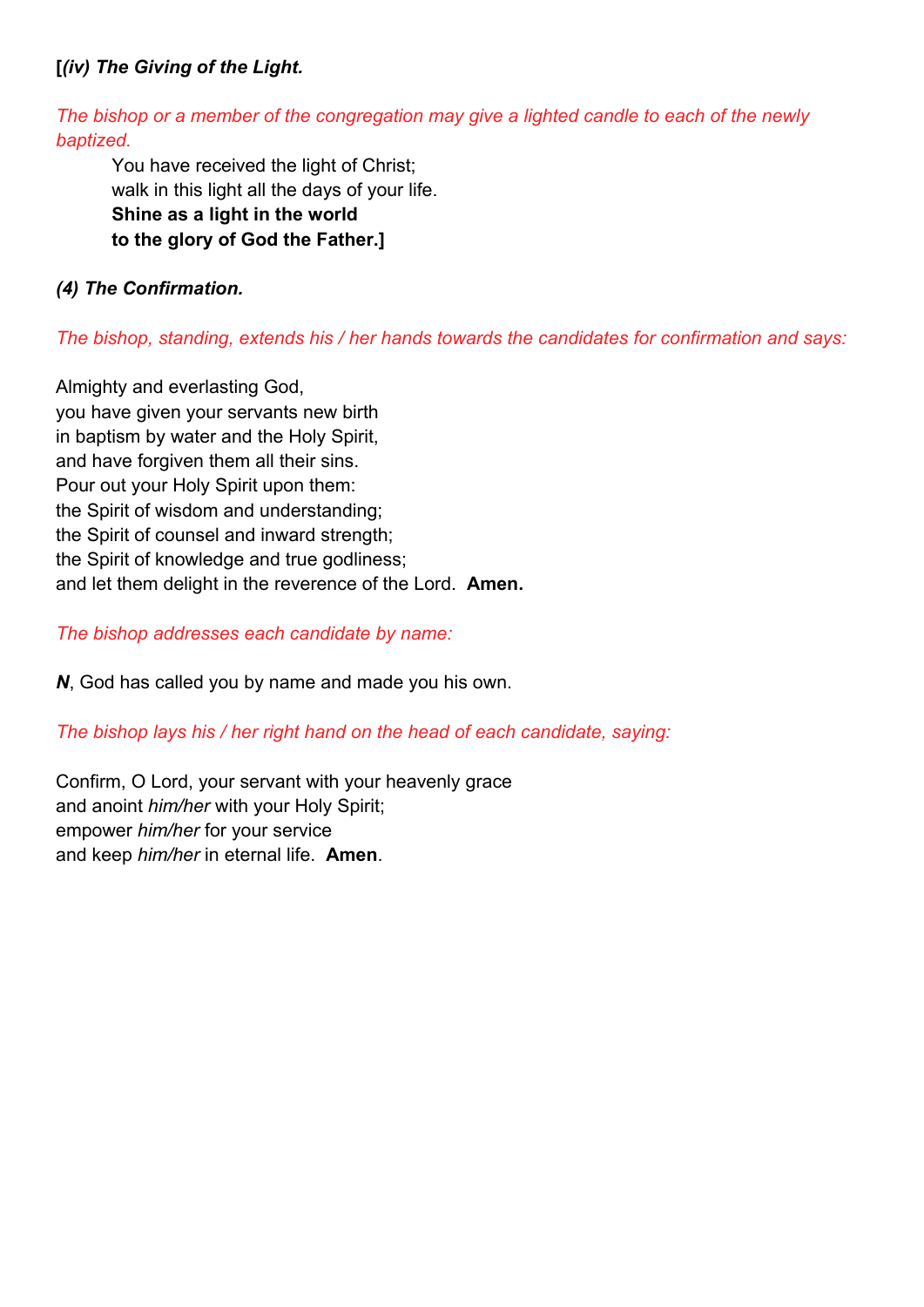#### *(5) Commitment to Christian Discipleship*

*The Commitment to Christian Discipleship may be used here or transferred to Section 7: The Sending Out for use immediately before the Blessing.* 

*The bishop addresses the candidate(s)* 

*N (and N)*, now that you have been renewed with the gift of the Holy Spirit I ask you to commit yourselves to the work of God's mission.

As a disciple of Christ will you continue in the Apostles' teaching and fellowship, in the breaking of bread, and in the prayers? **With the help of God, I will.** 

Will you proclaim in word and action the Good News of the Kingdom and seek to bring others to share in God's love? **With the help of God, I will.** 

Will you continue to grow in the faith and encourage new believers on their journey with Christ? **With the help of God, I will.** 

Will you love your neighbour as commanded in the Gospel and seek to serve others after the example of Jesus?

## **With the help of God, I will.**

Will you play your part in society by challenging injustice of every kind and by pursuing peace and reconciliation?

#### **With the help of God, I will.**

Will you strive to safeguard the integrity of creation, and sustain and renew the life of the earth? **With the help of God, I will.** 

## **[***The bishop may address the whole congregation:*

People of God, will you renew your commitment, as disciples of Christ, to the work of God's mission in the world?

## **With the help of God, we will.]**

May Almighty God, whose Son Jesus Christ sent his followers out into all the world, continue to empower you with the Holy Spirit, and equip you to be witnesses for Christ for the glory of his name and the advancement of God's kingdom. **Amen.**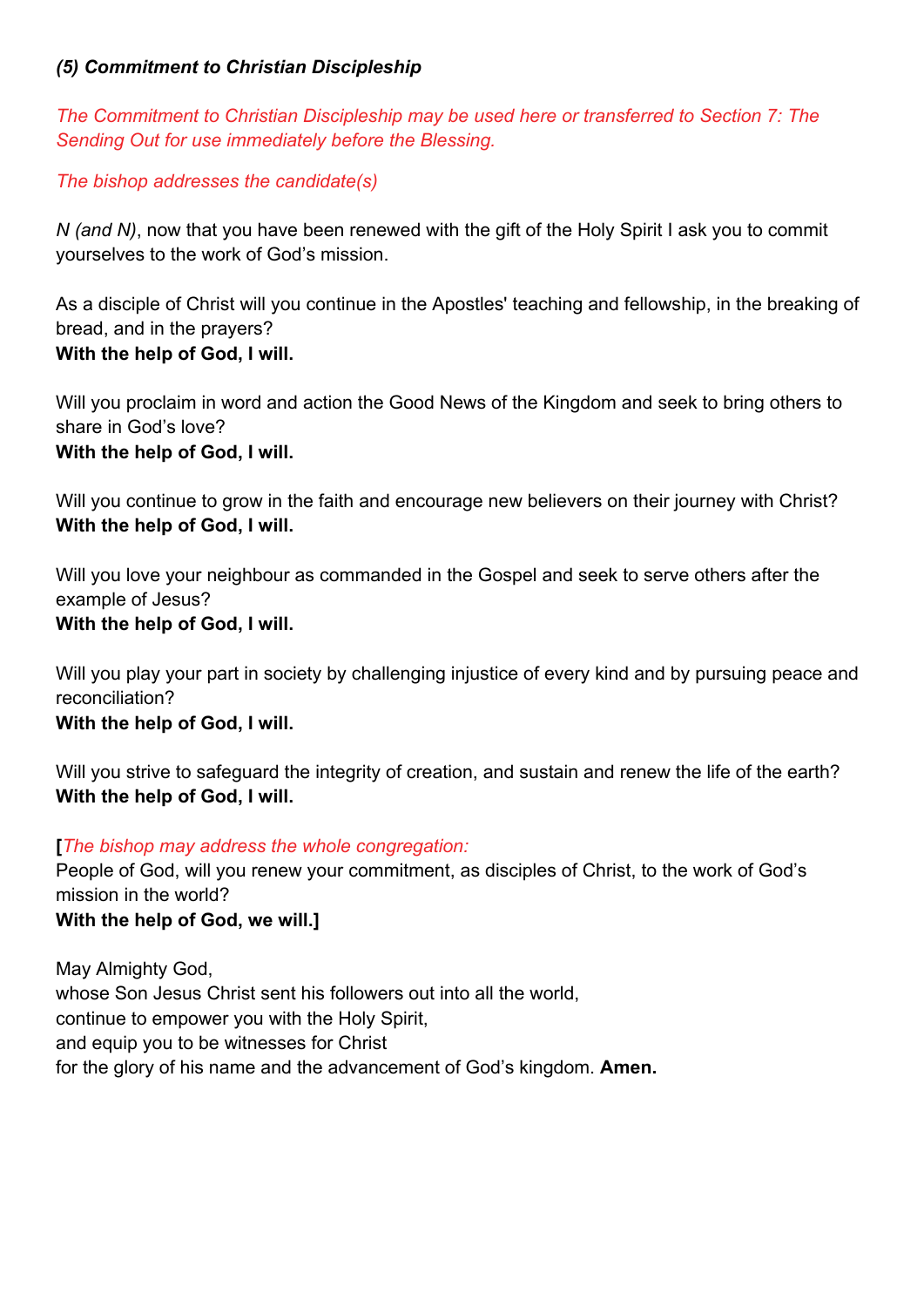*When confirmation is not conducted within the context of the Holy Eucharist the following collect may be used.* 

Holy Spirit, sent by the Father, ignite in us your holy fire; strengthen your children with the gift of faith, revive your Church with the breath of love, and renew the face of the earth, through Jesus Christ our Lord. **Amen.** <sup>1</sup>

## *4. THE PEACE.*

*An appropriate sentence of Scripture may be read.* 

The peace of the Lord be with you always. **And also with you.** 

*A sign of peace may be exchanged.* 

## *5. THE EUCHARIST.*

*Except on the occasions specified in General Note 4, one of the following prefaces may be used:* 

… Who ascended to his heavenly throne at your right hand and through whom you pour out the Holy Spirit upon your people: the Spirit of wisdom and understanding, the Spirit of counsel and inward strength, the Spirit of knowledge and true godliness and of the reverence of the Lord.

… You sent him to be the Saviour of the world, and he sends us to proclaim the good news and to make known the way of truth.

*The newly confirmed should receive Holy Communion before the other members of the congregation.* 

*After Communion, the service concludes with Section 7.*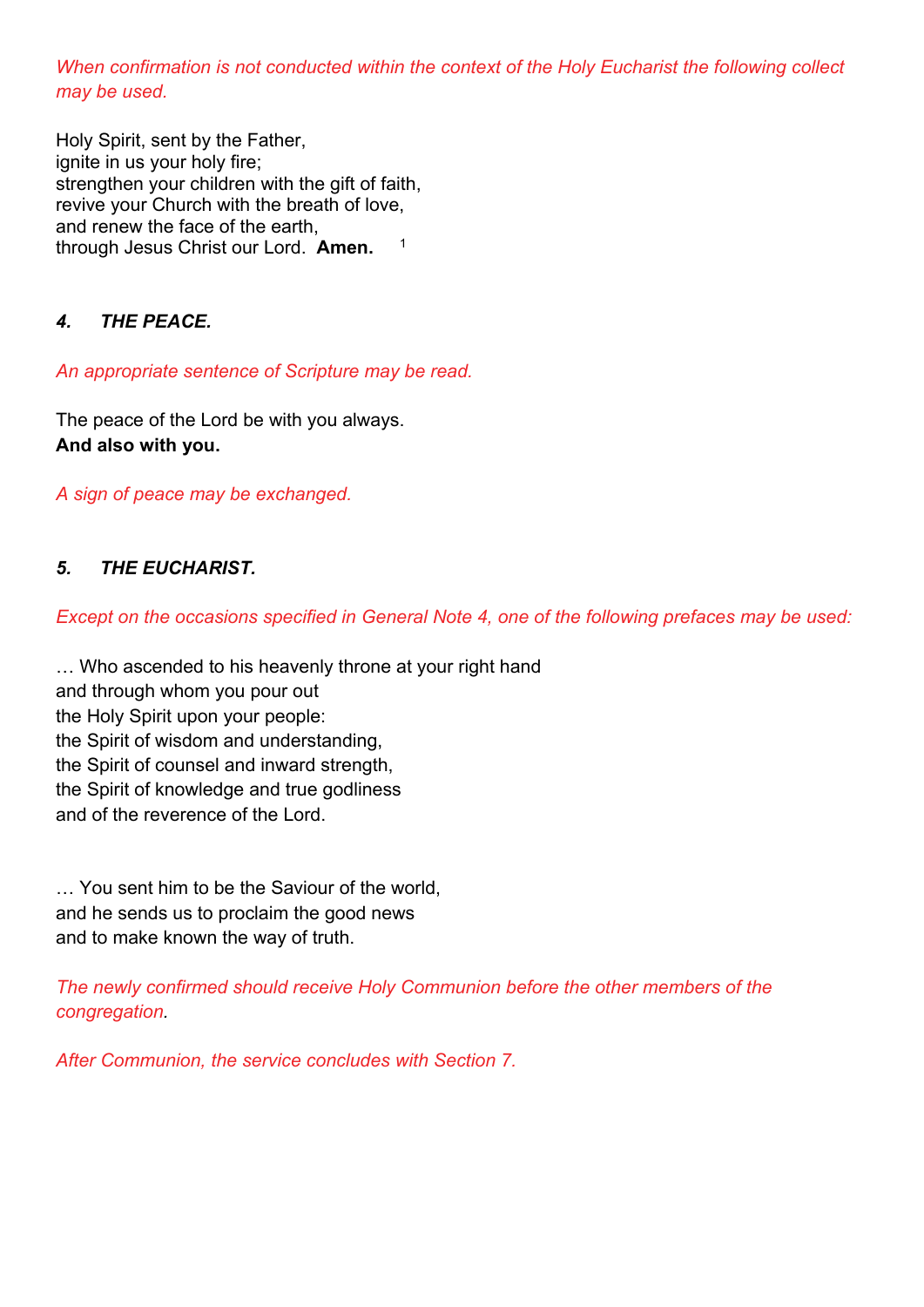#### *6. PRAYERS WHEN THERE IS NO EUCHARIST.*

*If the Holy Eucharist is not celebrated, the service concludes with the Lord's Prayer and one or more other appropriate prayers, followed by the blessing and dismissal from Section 7.* 

Let us pray with confidence to the Father:

As our Saviour has taught us, we boldly pray:

| <b>Our Father in heaven</b>    | Our Father who art in heaven      |
|--------------------------------|-----------------------------------|
| hallowed be your name,         | hallowed be thy name              |
| your kingdom come,             | thy kingdom come;                 |
| your will be done,             | thy will be done                  |
| on earth as in heaven.         | on earth as it is in heaven.      |
| Give us today our daily bread  | Give us this day our daily bread, |
| Forgive us our sins            | And forgive us our trespasses     |
| as we forgive those who sin    | As we forgive those who trespass  |
| against us.                    | against us.                       |
| Save us from the time of trial | And lead us not into temptation;  |
| and deliver us from evil.      | but deliver us from evil.         |
| For the kingdom, the power,    | For thine is the kingdom,         |
| and the glory are yours        | the power and the glory,          |
| now and forever.               | for ever and ever.                |
| Amen.                          | Amen.                             |

Almighty and everlasting God, let your fatherly hand be over these your children; let your Holy Spirit ever be with them; strengthen them continually with the Body and Blood of your Son; and so lead them in the knowledge and obedience of your Word, that they may serve you in this life and live with you for ever in the life to come; through Jesus Christ our Lord. **Amen.** 

*The post-communion prayers from Section 7 are suitable for use at this point.* 

*If small children have been baptized, further appropriate prayers may be added from the Order for the Public Baptism of Infants.*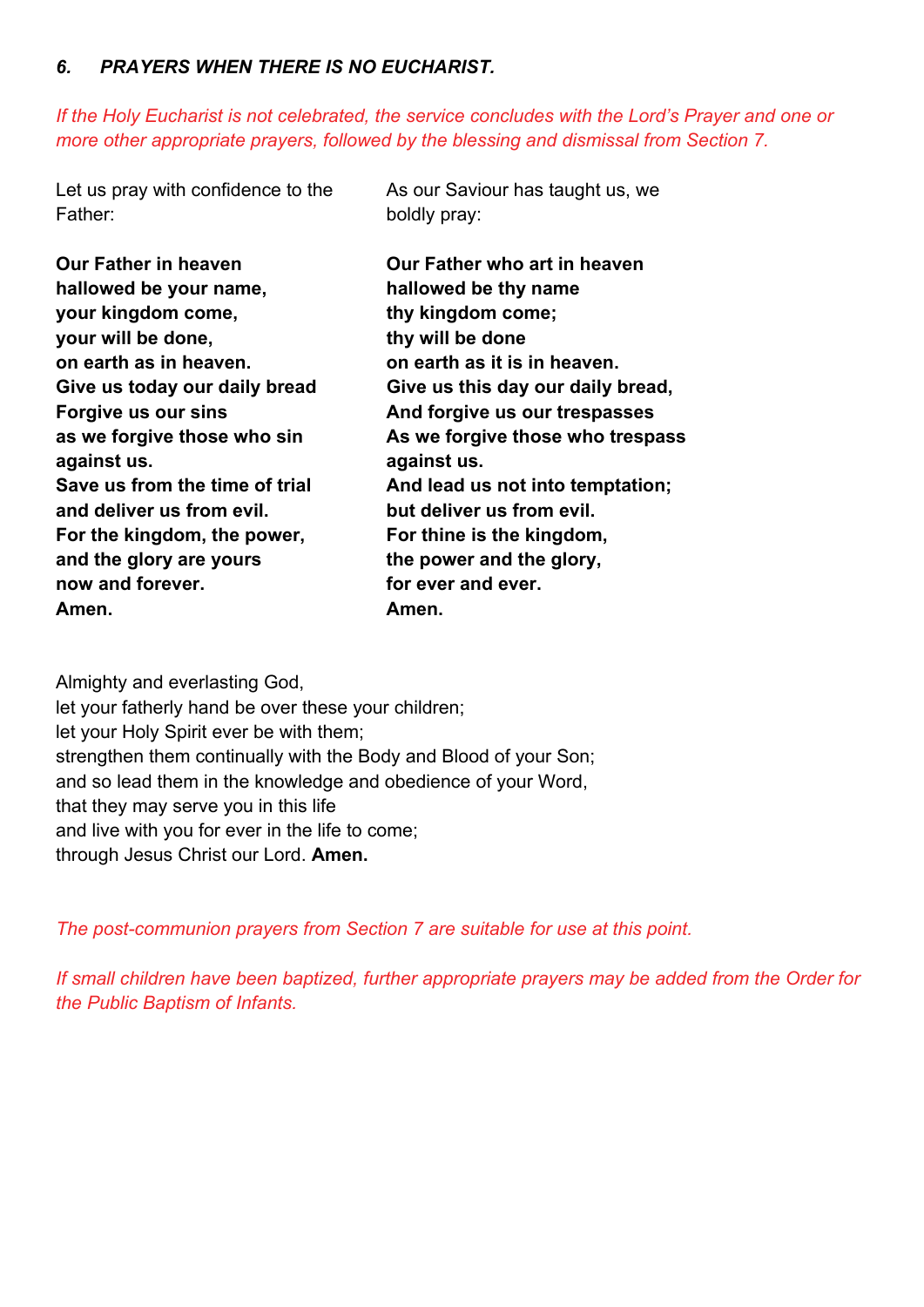## *7. THE SENDING OUT.*

#### *The following post-communion prayers may be used:*

 Almighty God, whose Holy Spirit equips the Church with a rich variety of gifts: grant that we may use them to bear witness to Christ by lives built on faith and love. Make us ready to live his gospel and eager to do his will, that we may share with all your Church in the joys of eternal life; through Jesus Christ our Lord. **Amen.**

**Eternal God, you have declared in Christ the fulness of your purpose of love: may we live by faith, walk in hope and be renewed in love, until the world reflects your glory, and you are all in all. Even so; come, Lord Jesus! Amen.** 

*The blessing may be introduced with one of the following.* 

#### *Either*

The Spirit of truth lead you into all the truth, give you grace to witness that Jesus Christ is Lord, and to proclaim the mighty word and works of God ...

#### *or*

God stir up in you the gifts of his Spirit, that you may witness to Christ the Lord and proclaim the joy of the eternal gospel …

[and] the blessing of God almighty, the Father, the Son, and the Holy Spirit, be among you and remain with you always. **Amen**.

As disciples and pilgrims, filled with the power of the Spirit, go in peace to love and serve the Lord. **In the name of Christ. Amen.** 

#### *Or, in Eastertide*

As disciples and pilgrims, filled with the power of the Spirit, go in peace to love and serve the Lord. Alleluia! Alleluia! **In the name of Christ. Alleluia! Alleluia!**